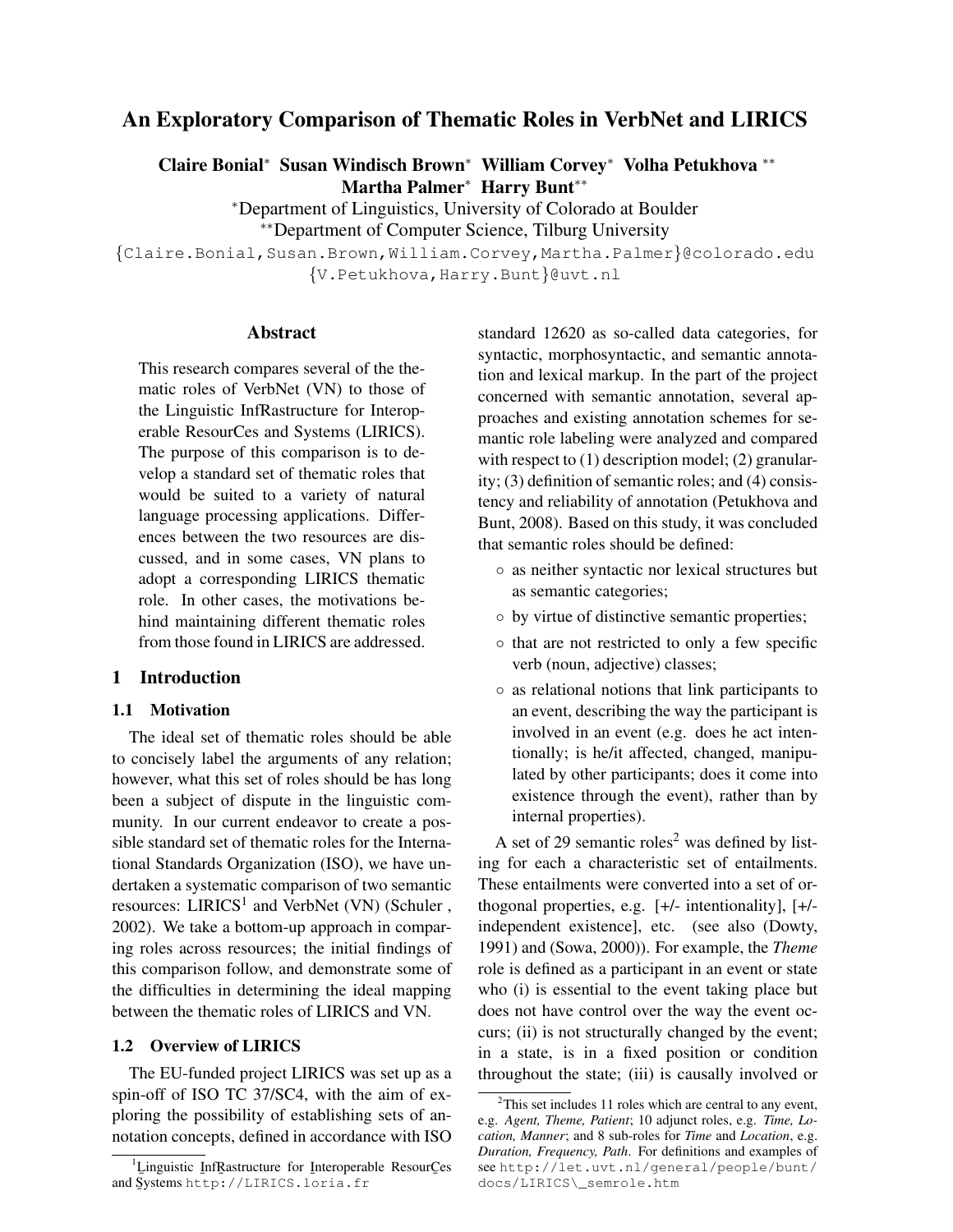affected by other participants; (iv) in a state is essential to the state being in effect; but it is not as central to the state as a participant in the Pivot role.

Different levels of granularity are distinguished, where a low-level semantic role inherits all the properties of a high-level role and has an additional feature, which reflects additional or more specific entailments.

The LIRICS set of semantic roles was evaluated with respect to redundancy, completeness and usability for reliable, consistent annotation using a multilingual test suite including English, Dutch, Italian and Spanish (see (Petukhova and Bunt, 2008) and (Bunt et al., 2007)).

#### 1.3 Overview of VN

The purpose of VN is to classify English verbs based on semantic and syntactic regularities; it has been used for numerous NLP tasks, most notably, semantic role labeling ((Schuler , 2002) and (Shi and Mihalcea, 2005)). In each verb class, the thematic roles are used to link syntactic alternations to semantic predicates, which can serve as a foundation for further inferencing. For this reason, VN relies to an extent on syntactic features. Because VN is organized into verb classes, it is desirable to have an explicit hierarchy of roles such that users can understand the specificity of a role for a given class, as well as the superordinate category of that role, which would apply to classes of verbs that take diverse arguments. For example, the VN role *Topic* is a type of *Theme* that is restricted to arguments that express the transfer of information. The specificity of this role helps distinguish certain classes of verbs from others, and its compatibility with a particular verb helps determine whether that verb belongs in a certain class. However, thematic roles alone do not determine class membership; rather, a verb's thematic roles are considered along with the verb's semantics and syntactic patterning in assigning the verb class. The use of roles that are specific to certain classes of verbs is informative for VN users: roles that are unique to a particular class of verbs are maximally specific in their characterization yet amenable to hierarchical arrangement, which allows users to assign roles at various levels of granularity.

### 2 Thematic Roles in Comparison

LIRICS and VN thematic roles largely overlap; however, the divergent goals and structures of the resources occasionally yield different roles. Attempting to find the ideal mapping between the roles of these two resources will be a first step in establishing an optimal set of standard thematic roles: roles that can generalize across the greatest number of syntactic and pragmatic contexts, while bringing the most appropriate level of specificity when naming an event participant. The following sections detail some of the challenges discovered in our initial comparisons of VN and LIRICS semantic roles.

# 2.1 VN *Actor1, Actor2* vs. LIRICS *Agent, Partner*

Verbs such as *chat, cooperate,* and *speak* correspond to events that usually involve two volitional participants, as in: 'Susan chatted/cooperated with Rachel.' Currently, VN uses the labels *Actor 1* and *Actor 2* to refer to each of these participants. In typical usage, *Actor 1* is the subject of the verb and *Actor 2* occurs in the oblique (e.g. 'with Rachel'). In theory, these labels capture the notion of two volitional actors involved in a single event, where one seems to be a true agent with pragmatic focus (*Actor 1*), while the other participant (*Actor 2*) fulfills the same agentive qualities (animate, volitional) without pragmatic focus.

While LIRICS does not have an exact mapping to *Actor 1* and *Actor 2*, it does have the complementary roles of *Agent* and *Partner*. In the LIR-ICS framework, an *Agent* is defined as a 'participant in an event who initiates and carries out the event intentionally or consciously, and who exists independently of the event,' while a *Partner* is defined as a 'participant in an event who is intentionally or consciously involved in carrying out the event, but who is not the principal agent of the event, and who exists independently of the event.' Upon examining this distinction between *Agent* and *Partner*, we decided that we preferred the LIRICS terms for the following reasons: 1) the labels *Agent* and *Partner* more clearly indicate that there are differing levels of agency between the two roles 2) using the term *Actor 1* fails to illustrate that the argument is essentially an agent.

## 2.2 VN *Theme 1, Theme 2* vs. LIRICS *Theme, Pivot*

Unfortunately, an adoption of *Agent* and *Partner* produces a potentially confusing incongruency among VN roles: parallel to *Actor 1* and *Actor 2*, VN has the roles *Theme 1, Theme 2,*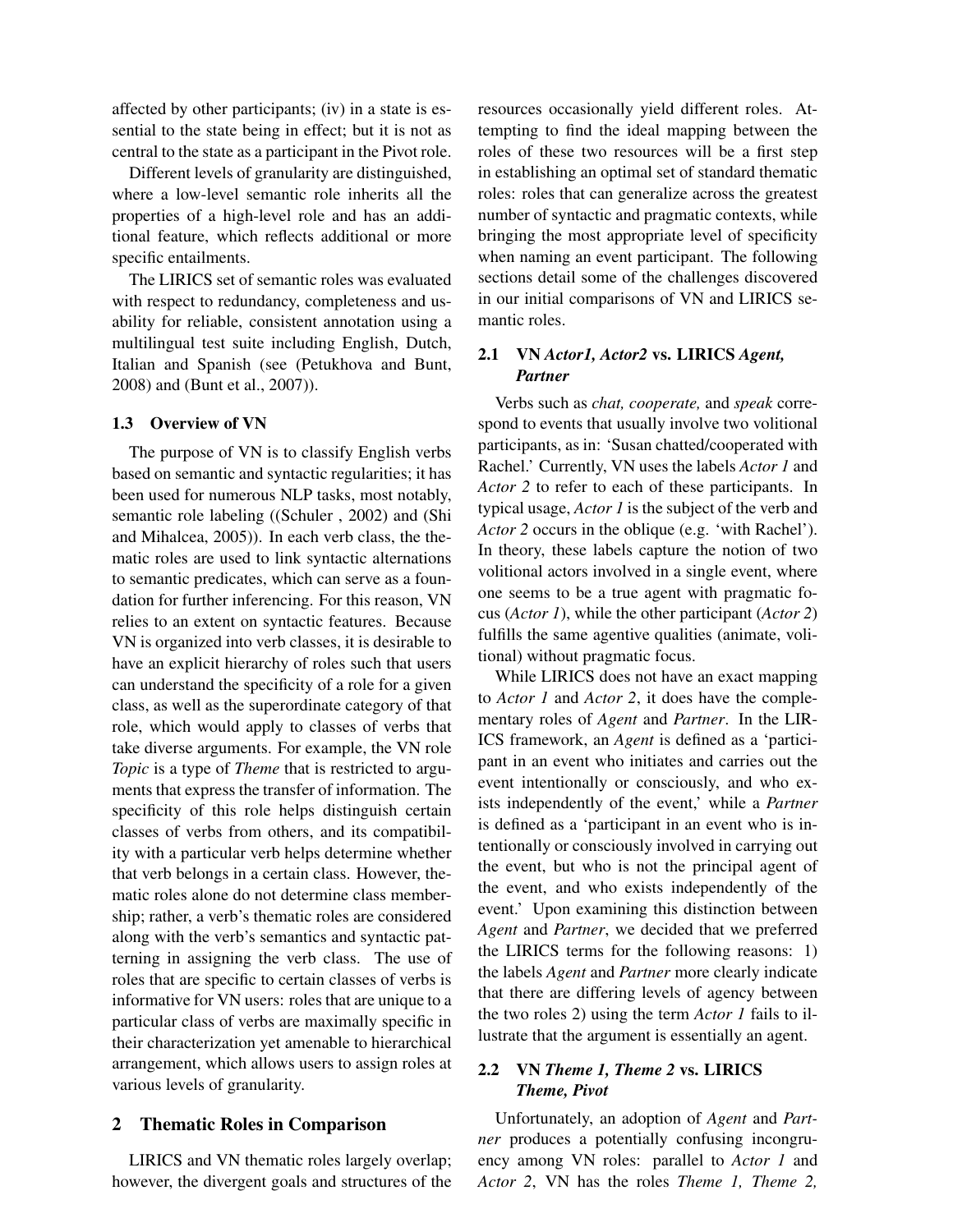*Patient 1* and *Patient 2*. *Theme 1* and *Theme 2*, for example, are used for verbs such as *border, coincide*, and *have*, which denote events that may involve two themes: 'Italy-*Theme 1* borders France-*Theme 2*.' The relationship between the two themes is analogous to the relationship between *Agent* and *Partner*: there is a pragmatically focused theme (Theme 1) and a secondary theme (Theme 2). In order to accommodate this parallelism, we decided to maintain the concept behind LIRICS *Agent* and *Partner*, but adjust the labels to *Agent* and *Co-Agent, Theme* and *Co-Theme* and *Patient* and *Co-Patient*. Perhaps more importantly, there is the rare possibility that a sentence could involve both a *Partner* to an *Agent* and a *Partner* to a *Theme* or *Patient* leading to two ambiguous *Partner* arguments; the 'Co-' terminology allows them to be easily distinguished.

In certain cases, we found that the role *Theme 1* could be better expressed using another LIRICS role: *Pivot*, a 'participant in a state that is characterized as being in a certain position or condition throughout the state, and that has a major or central role or effect in that state.' For verbs in the Own and Require classes, using *Theme 1* to refer to the possessor or requirer seemed to obscure an important distinction between this type of participant and other *Theme 1* arguments, wherein the *Theme 1* is primarily being located (e.g. 'Italy' in 'Italy borders France'). For verbs in the Own and Require classes, *Theme 1* is not located; instead it is involved in a state of ownership or need. Thus, for the Own and Require classes, we did not adopt *Theme* and *Co-Theme* to replace *Theme 1* and *Theme 2*; rather, we chose to adopt the label *Pivot* for participants in a state of ownership or need, and to use *Theme* to refer only to the owned or needed participants. We expect to utilize *Pivot* in similar circumstances throughout the resource.

### 2.3 VN *Topic* vs. LIRICS *Theme*

In VN, *Theme* is used with a wide variety of verbs to label a participant that is being literally or metaphorically located, positioned, or moved; this participant may be concrete or abstract. *Topic*, on the other hand, is restricted to participants involved in the transfer of information: arguments of verbs such as *advise, promise*, and *tell*. For example: 'John-*Agent* informed me-*Recipient* of the situation-*Topic*.' *Topic* inherits all of the features of *Theme*, but is constrained by additional features such as *+information content* and *+abstract*. LIR-ICS does not use *Topic*, instead *Theme* would be used for these arguments. This discrepancy illustrates the differing aims of the two resources: VN uses finer-grained roles where this can help to distinguish classes, a practice LIRICS specifically avoids.

# 2.4 VN *Stimulus, Experiencer* vs. LIRICS *Cause, Pivot*

Verbs such as *see, amuse* and *empathize* involve one participant that is perceiving another in a cognitive or sensory manner, but the event does not necessarily involve contact or volition on the part of either party. The participant that triggers the event does not do so purposefully; the fact of its existence, perceived by another participant, yields the physical or mental reaction in that participant. In the LIRICS framework, the trigger would be a *Cause*, defined as a 'participant in an event (that may be animate or inanimate) that initiates the event, but that does not act with any intentionality or consciousness; it exists independently of the event,' while the participant reacting would be *Pivot*. In VN, the trigger is inconsistently labeled either *Cause* or *Stimulus*, while the participant reacting is the *Experiencer*. After an examination of all of the verb classes using these roles in combination (27 classes), we defined *Stimulus* as a participant that unintentionally arouses a mental or emotional response in a sentient being. In turn, we found that the *Experiencer* was consistently a participant undergoing a particular mental or emotional state precipitated by the mere perception of another participant. Thus, we found that *Stimulus* and *Experiencer* emerged as a natural pairing in verb classes involving a cognitive or emotional event. *Stimulus* is thus a more constrained type of *Cause*, where the causation is mediated by cognitive experience: 'The storm-*Stimulus* frightened the children-*Experiencer*,' vs. 'The storm-*Cause* destroyed the ship-*Patient*.' Therefore, although we find the LIRICS roles of *Pivot* and *Cause* to be very useful and have their place within VN, we also believe that the greater specificity of the *Experiencer* and *Stimulus* roles, which helps to distinguish verb classes, should be maintained.

#### 2.5 Discussion: Remaining open issues

As demonstrated in the comparisons presented, decisions concerning one thematic role often impact other thematic roles and thematic role pat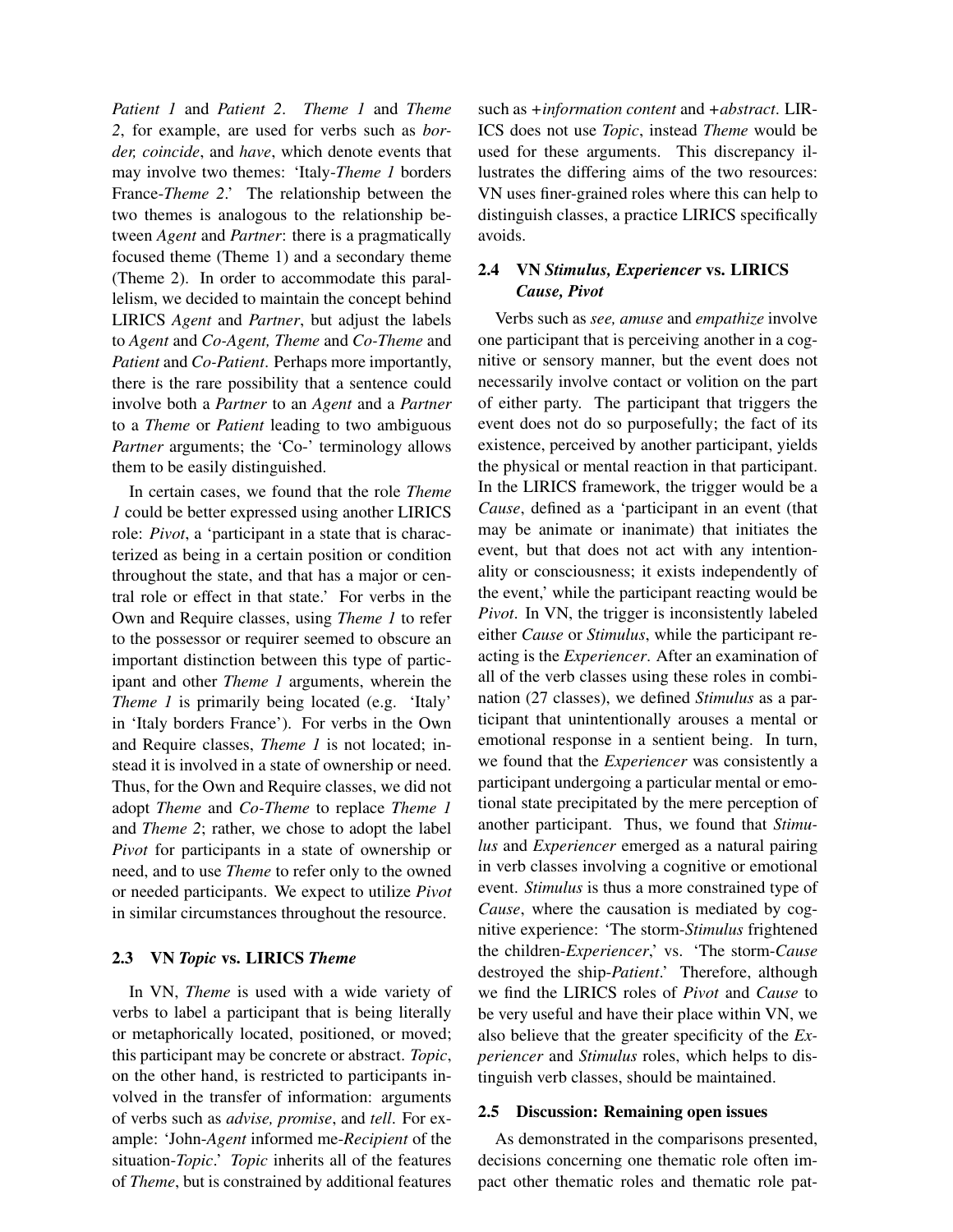terns across the resource. For this reason, it is important to keep multiple thematic roles in mind when analyzing the impact of proposed changes. Further, this paper has explored possible subset relations among thematic roles, raising questions about the nature and depth of hierarchical relationships among roles. For instance, the LIRICS role *Goal* corresponds to VN *Recipient*, and the LIRICS *Final Location* corresponds to VN *Destination* (Petukhova and Bunt 2008). However, in many semantic frameworks, *Goal* represents an end location of an action that would subsume both *Recipient* and *Destination*. In examining possible benefits of incorporating *Goal* into a hierarchy of VN roles, we confront questions about congruency of scope (in this case, *Goal* versus *Final Location*) between semantic roles at a given level within a hierarchy.

Analysis of several VN roles is still underway. As we have begun to show above, the roles *Source, Location, Destination,* and *Recipient* are closely related to each other, and an initial look into their use in VN suggested that the definitions should be clarified and additional roles considered. For example, the *Destination* role was initially used for goals that were physical locations but had been extended as new classes were added to include nonlocative goals. In addition, its use seemed to overlap in some cases with the role *Location*. Our comparison with the LIRICS roles *Location, Initial Location, Final Location, Source, Goal,* and *Recipient* is contributing to our construction of explicit definitions for these VN roles and our consideration of new roles. The LIRICS features concerning the temporality and physical locality of these roles is helping direct our analysis. Additionally, the status of the role *Proposition* is in question, as its distinction from *Topic* may be purely syntactically motivated (i.e. *Propositions* only occur as clausal arguments). A summary of the role comparisons completed in the present study appears in Table 1.

#### 2.6 Conclusion and Future Work

In this comparison process we are re-evaluating VN roles, allowing us an opportunity to create a clear definition for each role and to make changes ensuring that each role is used consistently throughout VerbNet; these definitions and changes are forthcoming. Our ongoing comparison of VN and LIRICS has demonstrated that

| <b>Current VN role</b> | <b>LIRICS</b> role | <b>Proposed VN role</b> |
|------------------------|--------------------|-------------------------|
| Actor 1                | Agent              | Agent                   |
| Actor 2                | Partner            | Co-agent                |
| Patient 1              | Patient            | Patient                 |
| Patient 2              | Partner            | Co-patient              |
| Theme 1                | Pivot              | <b>Theme</b>            |
| Theme 2                | Theme              | Co-theme                |
| Theme 1                | Pivot              | Pivot                   |
| Theme 2                | Theme              | Theme                   |

Table 1: Summary of VerbNet role changes based on comparison to LIRICS (note that the exact *Theme 1* and *Theme 2* changes will depend upon the verb class under consideration).

resources differing in aim and structure can still overlap a great deal in their definitions of core thematic roles (e.g., *Agent, Patient, Instrument,* and to a large extent, *Theme*). Their differing goals can also result in some variation in their final sets of thematic roles and the boundaries of those roles. Although this highlights the difficulties that are involved in creating an ISO standard set of thematic roles, the process of comparison has also made explicit the motivations behind certain differences. In some cases, the comparison led to a revision of VN roles (e.g., adopting *Pivot* in place of *Theme* in certain situations, and changing *Actor 1* and Actor 2 to *Agent* and *Co-agent*), whereas in others the comparison helped develop more rigorous role definitions (e.g., for *Experiencer* and *Stimulus*). With a clearer understanding of the resources' motivations for the roles, we are better able to devise a set of thematic roles that are suited to the widest range of purposes.

Future work will perform similar comparisons over additional resources, notably FrameNet (Fillmore and Baker, 2010), as LIRICS already defines links to roles in this resource. The final goal of all comparisons will be the development of a set of thematic roles that is suited not just to the idiosyncratic purposes of one resource, but rather to a wide variety of natural language processing purposes. As we have shown in these initial comparisons, one of the most difficult issues in developing a standard resource compatible with different purposes is the issue of granularity, or the extent to which thematic roles are illustrative of different classes of verbs as opposed to generalizable across all verbs. To overcome this difficulty, we are adjusting VN such that the resulting thematic role